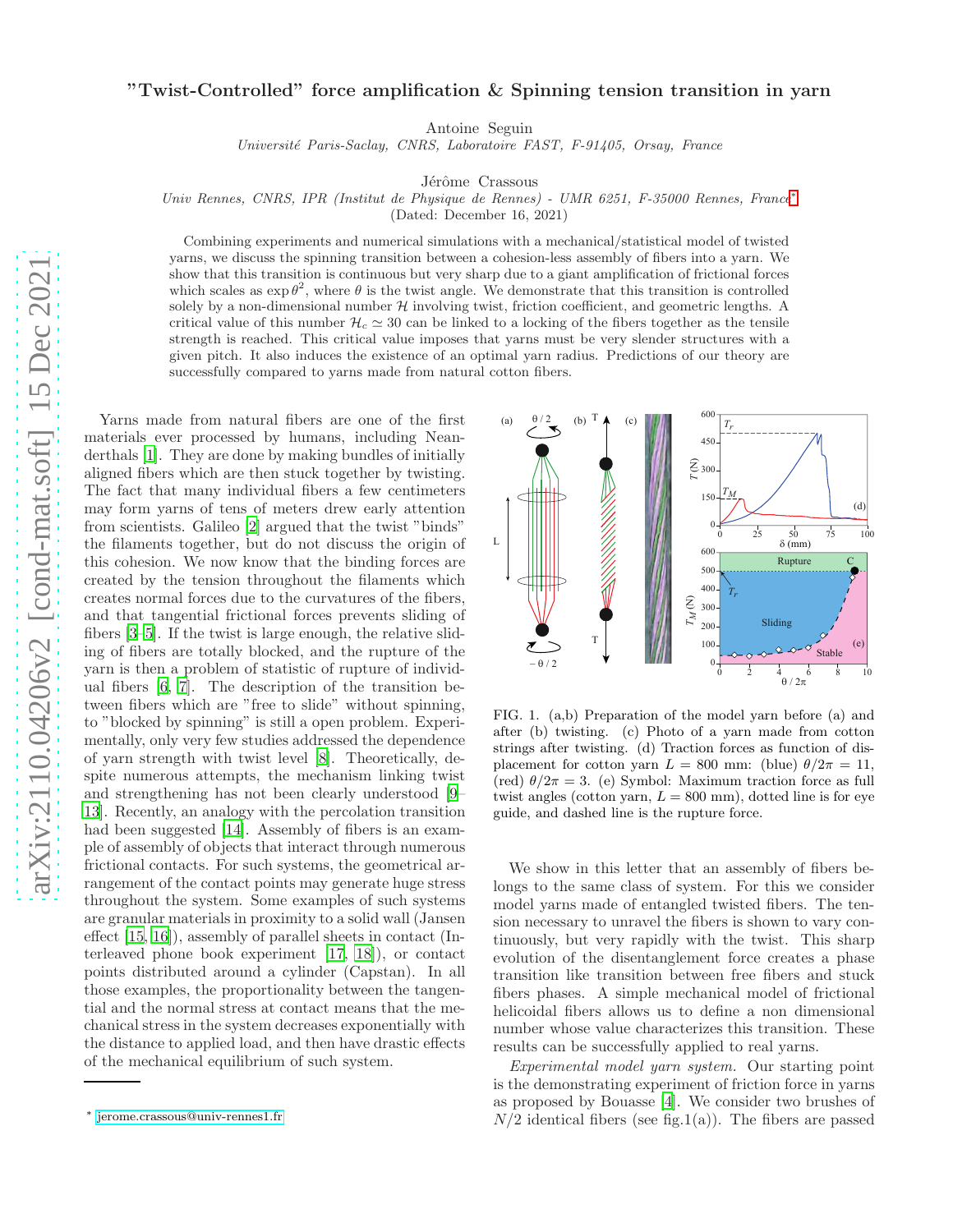

FIG. 2. (a) Scaling law  $f(\gamma^2)$  for cotton yarn at fixed R and L. Line is linear fit. (b) Scaling law  $g(L/R)$  for flax yarn at fixed twist  $\theta = 2.5 \text{ turns.}$  Line is linear fit. (c)  $\ln(T_M/T_0)$  as function H. Dashed line is eq.[\(2\)](#page-2-0), plain curve is eq.[\(6b\)](#page-2-1). For (a,b,c) Crosses and open symbols are experimental data. Cotton,  $N = 20$ ,  $R = 3.15$  mm:  $L = 200$  mm  $(\triangledown)$ ,  $L = 400$  mm  $(\diamond)$ ,  $L = 200$  mm ( $\nabla$ ). Flax,  $N = 20$ ,  $R = 4.15$  mm:  $L = 400$  mm, various  $\theta$  ( $\square$ ),  $\theta = 2.5$  turns, various  $L(x)$ . Plain symbols are numerical data with  $L/R = 60$ :  $\mu_m = 1$ ,  $N = 40$  ( $\bullet$ ),  $\mu_m = 0.5$ ,  $N = 40$  ( $\bullet$ ),  $\mu_m = 0.5$ ,  $N = 20$  ( $\bullet$ ),  $\mu_m = 0.5$ ,  $N = 100$  $(\blacktriangleright), \mu_m = 0.2, N = 40 \blacktriangleright (d, e, f)$  Schematic drawing of the preparation of the numerical yarn: (d) uniform tension  $t_0$  is applied; (e) shear force s is applied to twist the yarn; (f) Tension is increased to t on the top of half fibers, and on the bottom of the other fibers. (g) Snapshot of a brush of fibers after twisting, and during the increase of  $t$  ( $N = 20$ ,  $L/R = 60$ ). Note the difference of vertical and horizontal scales.

through rings which are connected to puller jaws  $(N/2)$ fibers in each jaw). The model fibers are of flexible strings of cotton (diameter  $d = 1$  mm, linear density  $\lambda = 0.48$  g.m<sup>-1</sup>, friction coefficient  $\mu_m = 0.35$ , bending modulus  $B \sim 10^{-6}$  N.m<sup>2</sup>), or flax  $(d = 1$  mm,  $\lambda = 1.03 \, g.m^{-1}, \, \mu_m = 0.53, \, \hat{B} \sim 4.10^{-6} \, \text{N.m}^2$ . The twist of the elementary yarns composing each string are always very large compared to the twist that we apply. We first prepare the entanglement by alternately aligning the brushes roughly parallel. The brushes are then zipped together with two plastic cable clamps, and twisted by a angle  $\theta$  (fig.1(b,c)). The puller jaws are attached to a traction measurement apparatus (Instron 5965, 5 kN force sensor) and elongated at fixed velocity 50 mm.min<sup>−</sup><sup>1</sup> . Fig.1(d) shows the force variations for two different twist angles. If the twist angle is low enough, the force first increases, reaches a peak value (noted  $T_M$ ) and then decreases slowly. Such variations are associated to a smooth relative sliding of the two brushes. For large enough twist, a force drop is measured after the maximum force (noted  $T_r$ ). This is associated to the rupture of one or many strings that we may observe by postmortem inspection. The figure  $1(e)$  shows the evolution of  $T_M$  as a function of the twist angle. This value is likely constant up to  $\theta/2\pi \simeq 5$  revolutions for this yarn, and increases rapidly up to 9 revolutions where  $T_M$  reaches  $T_r$  at point C.

Scaling laws for maximum traction. We first limit our analysis to the maximum force  $T_M$  and we do not discuss rupture. Since we expect that the maximum force is dependant of friction,  $T_M$  should depend on  $\mu_m$  and of geometric characteristics of the yarn :  $\theta$ , L, R and N. We define the twist rate  $\gamma = R\theta/L \ll 1$ . We first discuss the  $\gamma$  dependence of  $T_M$ . Noting  $T_0$  the traction force at vanishing twist, we must have  $T_M(\gamma) = T_0 F(\gamma)$ , or  $\ln(T_M) = \ln(T_0) + f(\gamma)$  with  $f = \ln(F)$  an even function vanishing at  $\gamma = 0$ . Leading term of expansion at small twist is  $f \sim \gamma^2$ . This dependence is experimentally verified as shown on fig.  $2(a)$ . It follows that:

$$
\ln(T_M/T_0) = \gamma^2 \ g(L/R, N, \mu_m) \tag{1}
$$

where  $g$  is a non-dimensional function of non-dimensional parameters. The  $L/R$  dependence of g is obtained by considering the evolution of traction force at fixed  $\theta$ , R and N and of various lengths L. We found (see fig.  $2(b)$ ) that  $g(L/R, N, \mu_m) \sim L/R$ , so that  $\ln(T_M/T_0)$  =  $(\gamma^2 L/R)$  h(N,  $\mu_m$ ).

Numerical yarn. We use discrete element method sim-ulations [\[19](#page-4-15)] to obtain the function  $h$ . Fibers are modeled as set of point masses connected with elongational spring/dashpot without torsional or bending restoring forces. Successive masses are connected with cylinders of diameter d. The contact points between cylinders (belonging to same or different fibers) are calculated, and the contact forces are calculated considering normal stiffness and damping, and tangential stiffness with Coulomb friction coefficient  $\mu_m$ . Equations of motion are integrated using a Verlet algorithm. The steps for making numerical yarns is depicted in fig.2. We first stretch the N fibers under a force  $t_0$  (fig.2(d)) such that the strain of each fiber is  $10^{-4}$ . A torque is then applied to the yarn by submitting both ends of fibers to orthoradial forces s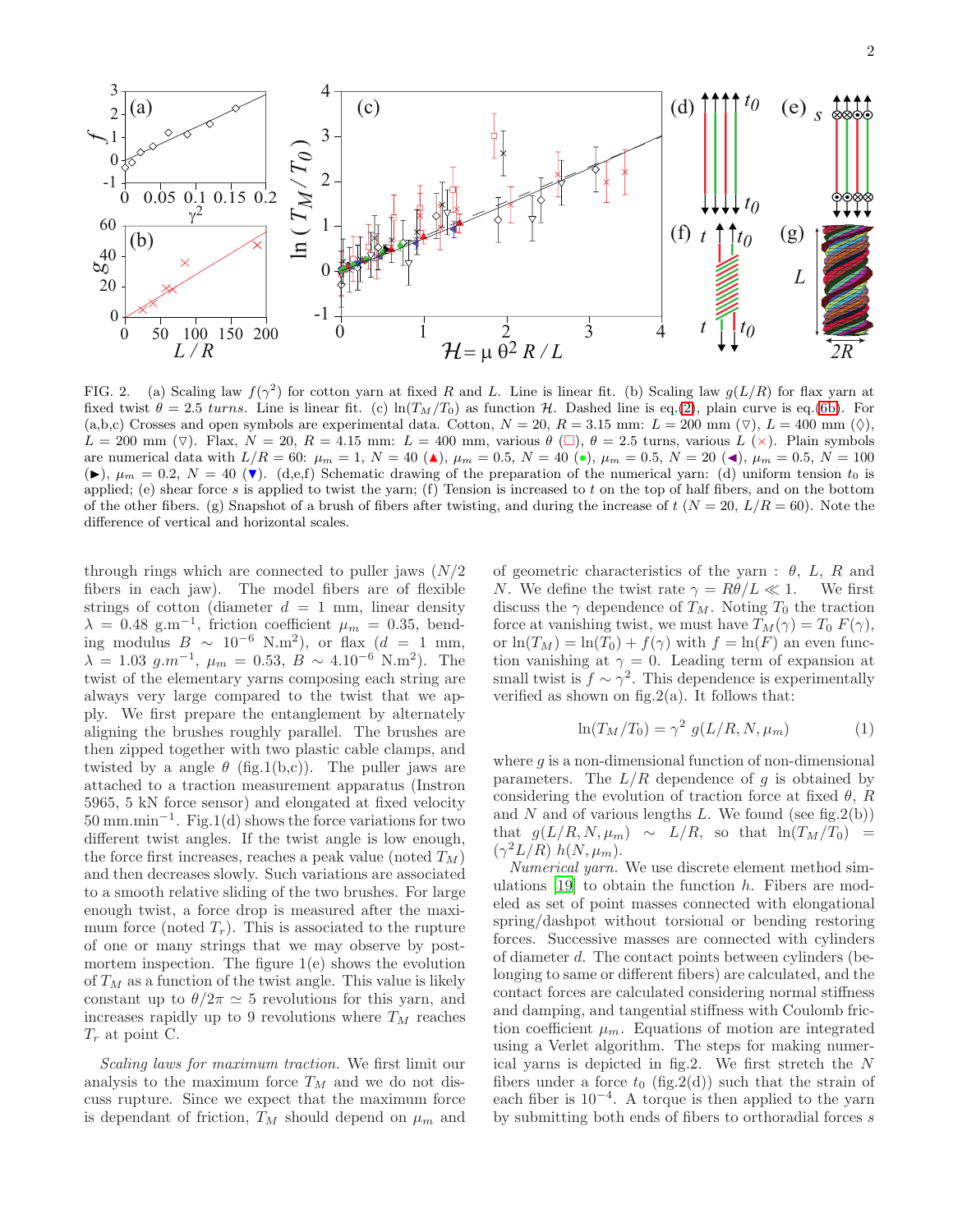

FIG. 3. (a) Section of a yarn of radius R composed of fibers of diameter d. Gray fibers go downwards and white fibers go upwards. (b) A fiber twisted on a cylinder of radius r.

(fig. 2.(e)). During this preloading phase,  $\mu_m$  is kept to a low value 0.05 which ensure an uniform twist along the yarn (fig.  $2(g)$ ). Finally, while keeping forces  $t_0$  and s applied, the tension  $t$  of half the fibers on the bottom and to the other half at the top  $(f_ig.2(f))$  is slowly increased until a value  $t = t_M$  where the brush separates.

Full symbols of Fig.2(c) shows the evolution of  $t_M/t_0$ with the twist angle for different values of  $\mu_m$  and N. First, we obtain that  $\ln (t_M / t_0) \sim \theta^2$  as for experimental data. We have also checked (data not shown here) that:  $g \sim L/R$ . The friction coefficient  $\mu_m$  is varied, and the  $N$ -dependency is obtained from simulations of  $N$  fibers of radius  $a_N$  such that  $R = a_N \sqrt{N/\phi}$  (with  $\phi = 0.80$ the packing fraction) ensuring fixed string radius R. We did not identify significant variations with  $N$  between  $N = 20$  and  $N = 100$  (fig.2(c)).

Finally, fig.2(c) shows that all the experimental and numerical data may be collapsed using the single law:

<span id="page-2-0"></span>
$$
T_M/T_0 = \exp(0.75 \ \mu \ \theta^2 \ \frac{R}{L}) \tag{2}
$$

with  $\mu = 0.63 \mu_m$  for laboratory and  $\mu = 1.13 \mu_m$  for numerical experiments. The experimental dependence on  $\mu_m$  may be viewed on fig. 2(c) where data for flax and cotton collapse when plotted as function of  $\mu\theta^2 R/L$ . Finally, the amplification of the tension in the yarn is thus exponential, and only related to a dimensionless number  $\mathcal{H} = \mu \theta^2 R/L$  that we name "Hercules twist Number".

Mechanical model. We develop a mechanical model for deriving  $(2)$ . We consider a yarn made of N helicoidal fibers  $(fig.3(a))$  with some rising and descending fibers. We consider first a twisted fiber at a distance  $r$  from the axis:  $\mathbf{r} = r\mathbf{e}_{\rho} + z\mathbf{e}_{z}$  in cylindrical coordinates  $(\rho, \varphi, z)$  $(fig.3(b))$ . The geometry of the helix of constant pitch P gives  $\varphi/2\pi = z/P$  and we define the reduced pitch as  $p = P/2\pi$ . For pitch large compared to r, the tangent vector of the fiber is  $e_t(z) \simeq r/p \, e_\varphi + e_z$ . The tension is  $t(z) = t(z) e_t(z)$ , and:

$$
\frac{d\mathbf{t}}{dz} = \frac{dt}{dz}\mathbf{e}_t - \frac{r}{p^2}t(z)\mathbf{e}_\rho \simeq \frac{dt}{dz}\mathbf{e}_z - \frac{r}{p^2}t(z)\mathbf{e}_\rho \qquad (3)
$$

We first consider the force equilibrium, in a section of the yarn, for a portion of fiber between z and  $z+dz$ . The force  $-(rdz/p^2)t(z)\mathbf{e}_{\rho}$  is a linear restoring force towards the axis of the yarn: the torsion of the yarn is then equivalent putting the fiber into a twist-controlled harmonic potential  $V(r) = t(z)dz$  ( $r^2/2p^2$ ). At mechanical equilibrium, contact forces must balance this confining force. The equilibrium of forces in the plane perpendicular to the fiber writes:

<span id="page-2-2"></span>
$$
\frac{r}{p^2}t(z)\mathbf{e}_{\rho} = \sum_{j=1}^{j=\mathcal{N}} f_n^{(j)} \mathbf{e}_n^{(j)}
$$
(4)

with N the number of contacts,  $f_n^{(j)}$  dz  $\mathbf{e}_n^{(j)}$  the contact force between z and  $z + dz$  exerted by fiber j, and  $\mathbf{e}_n^{(j)}$ the normal vectors at contact points. Let  $f_n$  be the order of magnitude of normal forces  $f_n^{(j)}$ . Since vectors  $\mathbf{e}_n^{(j)}$ have random orientations, r.h.s. of [\(4\)](#page-2-2) may be viewed as a 2d random walk in force space, and we should have:  $t(z)r/p^2 \sim \sqrt{N}f_n$ . We now consider the force along z of the rising fiber due to the  $\mathcal{N}/2$  fibers that do not rise. Each contact exerts a sliding force  $\simeq \mu_m f_n$ , and then Let  $\text{Consider each of } \alpha \text{ stands for } \alpha = \mu m, n$ , and show<br>  $(dt/dz) \simeq (\mathcal{N}/2)\mu_m f_n \simeq (\sqrt{\mathcal{N}}/2)\mu_m t(z) r/p^2$ . We finally obtain:

<span id="page-2-3"></span>
$$
\frac{dt}{dz} = \mu \frac{r}{p^2} t(z)
$$
 (5)

with  $\mu = (\sqrt{\mathcal{N}}/2)\mu_m$ . The coordination number for a random close packing of disks being 4 [\[20](#page-4-16)], we should have  $\mu \simeq \mu_m$ , in agreement with laboratory and numer-ical experiments. Integrating [\(5\)](#page-2-3) along z gives  $t(L)$  =  $t_0 \exp(\mu r L/p^2)$ . Using  $\theta = L/p$ , and  $dN(r)/dr =$  $Nr/R<sup>2</sup>$  the density of rising fibers, the force on the yarn section is:

$$
T_M = \int_{r=0}^{r=R} t_0 \exp(\mu \theta^2 \frac{r}{L}) dN(r)
$$
 (6a)

<span id="page-2-4"></span><span id="page-2-1"></span>
$$
= T_0 \frac{2[(\mathcal{H} - 1)\exp\mathcal{H} + 1]}{\mathcal{H}^2}
$$
 (6b)

where  $T_0 = N t_0 / 2$ , and with H the Hercules twist Number  $\mathcal H$  previously defined. Since  $t_0$  is only in prefactor of the exponential amplification, the scaling ln( $T_M/T_0$ ) ∼  $\mathcal H$  is expected to hold if [\(6a\)](#page-2-4) is extended to a radius dependant tension  $t_0(r)$ , as it is the case for dense packing of twisted fibers [\[21](#page-4-17)], or if there is disorder on the values of  $t_0$ .

Staples yarn. We now apply our results to a yarn made of an assembly of fibers of length  $\mathcal L$  as shown in fig[.4.](#page-3-0) Fig.4(c) shows a yarn which separates in two parts from an arbitrary plane  $z = 0$ . A fiber with center located above this plane rises. Let's  $z_e$  the distance between the end of the fiber and the plane, and  $t_0$  the tension at the end of the fiber. Integrating [\(5\)](#page-2-3) from  $-z_e$  to 0 gives  $t(z=0) = t_0 \exp(\mu r z_e / p^2)$ . By symmetry, the relation is the same for a descending fiber. Noting  $\mathcal{P}(z_e)$  d $z_e$  the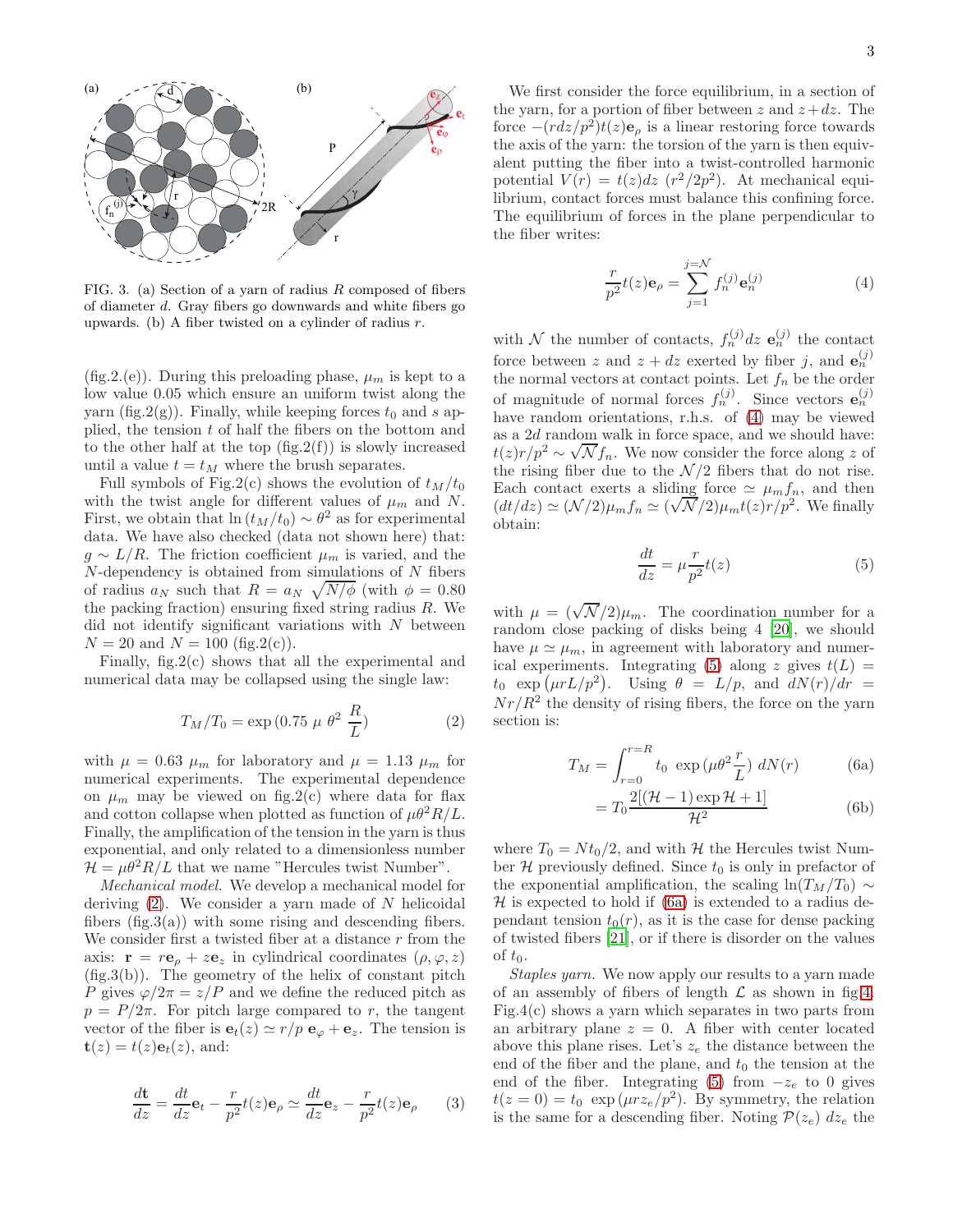

<span id="page-3-0"></span>FIG. 4. (a)Fibers of cotton. (b)Length  $\mathcal L$  and tortuosity  $\xi$  of fiber. (c) Separation of a yarn at a plane  $z = 0$ . Arrows show the directions relatively to the plane  $z = 0$ .

probability that fiber ends at a distance between  $z_e$  and  $z_e + dz_e$ , the total separating force is then:

$$
T_M = \int_{r=0}^{r=R} dN(r) \int_{z_e} t_0 \exp(\mu r z_e / p^2) \mathcal{P}(z_e) dz_e
$$
 (7a)

$$
= Nt_0 \frac{2[\exp\left(\mathcal{H}/2\right) - (1 + (\mathcal{H}/2))]}{(\mathcal{H}/2)^2}
$$
 (7b)

where  $\mathcal{H} = \mu R \mathcal{L} / p^2$ . We used  $dN(r) = 2N r dr / R^2$ with N the number of fiber in one section, and assumed an uniform distribution of ends of fibers  $\mathcal{P}(z_e) = 2/\mathcal{L}$ for  $0 \leq z_e \leq \mathcal{L}/2$ . The tension  $N t_0$  that the yarn may support without twist is then amplified by a factor  $A(\mathcal{H}) = 2[\exp(\mathcal{H}/2) - (1 + (\mathcal{H}/2))] / (\mathcal{H}/2)^2$ . We expect that the exponential amplification still occurs for various distribution  $\mathcal{P}(z_e)$ : i.e. taking  $\mathcal{P}(z_e)$  as a Dirac distribution  $\delta(z_e - L)$  in [\(7a\)](#page-3-1), we recover [\(6b\)](#page-2-1). Exponential amplification should also occurs in case of disordered values of  $t_0$ , or if fibers trajectories are not perfectly helicoidal.

Critical Hercules twist Number and Spinning Transition. This amplification factor  $A(\mathcal{H})$  increases nearly exponentially with  $H$ . However, the maximum traction  $T_M$  cannot be larger that the force  $T_r$  for which the rupture of the fibers occurs. We note  $\mathcal{H}_c$  the critical value of the Hercules twist Number which verifies  $T_r = N t_0 A(\mathcal{H}_c)$ . It occurs at a point C on fig.1(e).  $\mathcal{H}_c$ separates weakly twisted yarns ( $H < H<sub>c</sub>$ ) that fail by sliding of fibers, from highly twisted yarns  $(\mathcal{H} > \mathcal{H}_c)$ that fail by breaking of fibers.

A typical value of  $\mathcal{H}_c$  for a yarn made of identical fibers of diameter  $d$  and of length  $\mathcal L$  may be evaluated. Noting E the Young Modulus, and  $\varepsilon_r$  the deformation of fibers at rupture, and dropping constant numerical factor, the rupture tension is  $t_r \sim \varepsilon_r E d^2$  for a fiber, and  $T_r = N t_r$ for a yarn. Since fibers are slender objects, we take  $t_0$  as the force necessary to straighten into a yarn the fibers that are initially bent. Noting  $\xi$  the initial flexion of the fibers (fig.4b) we have  $t_0 \sim Ed^4 \xi/\mathcal{L}^3$ . It follows that  $A(\mathcal{H}_c) = t_r/t_0 \sim \varepsilon_r \mathcal{L}^3/\xi d^2$ . For cotton fibers with  $\mathcal{L} = 30$  mm,  $d = 16$   $\mu$ m,  $\mu$ <sub>m</sub> = 0.48 [\[22,](#page-4-18) [23](#page-4-19)],  $\varepsilon_r \simeq 0.08$ , and  $\xi \sim \mathcal{L}/3$ :  $A(\mathcal{H}_c) \sim 10^5$ , and  $\mathcal{H}_c \simeq 33$ . The associated pitch for a yarn of radius  $R = 80 \mu m$  is  $P = 2\pi \sqrt{\mu R \mathcal{L} / \mathcal{H}_c} \simeq 1.2$  mm. From a microscopic

inspection of the yarn, we measured a similar value of the pitch  $P \simeq 1.5$  mm. For fibers made of an identical material with  $\xi \sim \mathcal{L}$ , and dropping non exponential term in  $A(\mathcal{H}) \sim \exp(\mathcal{H}/2)$ , we obtain the simple scaling  $\mathcal{H}_c \sim 4 \ln(\mathcal{L}/d)$ :  $\mathcal{H}_c$  is in the range 20 – 40 when  $\mathcal{L}/d$ varies between  $10^2$  to  $10^4$ .

Optimal yarn. The maximum resistance of a yarn is attain for  $\mathcal{H} \geq \mathcal{H}_c$ , but it is possible to attain this value? Indeed, twisting a yarn elongates the fibers which may break: twisting too much a yarn reduces its strength, a fact already noticed by Galileo [\[2\]](#page-4-1). The elongation may be evaluated: a length  $dz$  of an initially straight fiber at  $r = R$  becomes  $ds = dz\sqrt{1 + \gamma^2}$  after the twist of the yarn. The deformation  $\varepsilon = (ds - dz)/dz \simeq \gamma^2/2$ should be lower than  $\varepsilon_r$ , so that the twist must verify  $\gamma^2 < 2\varepsilon_r$ . The maximum attainable value of H without breaking of fibers is then  $\mathcal{H}_r = 2\mu \varepsilon_r \mathcal{L}/R$ . For a maximal resistance without breaking due to twist we must have  $\mathcal{H}_c \leq \mathcal{H} \leq \mathcal{H}_r$ , so that:

$$
R \le R_{opt} = 2\mu \varepsilon_r \mathcal{L} / \mathcal{H}_c \tag{8}
$$

<span id="page-3-1"></span>where we introduced  $R_{opt}$  as the value of the yarn radius R which verifies  $\mathcal{H}_r = \mathcal{H}_c$ .  $R_{opt}$  is the largest radius of yarn which may reach  $\mathcal{H}_c$  without breaking of fibers. For cotton fibers, with  $\mathcal{H}_c \simeq 30$ , we obtain  $R_{opt} \simeq 80 \ \mu \text{m}$ which is the value of the radius that we measure for our cotton yarn. Thicker simple yarns may be processed, but will not reach their maximal resistance. Making larger yarns with maximal resistance must be done by putting together elementary yarns of radius  $R_{opt}$  as it is done in practice [\[24,](#page-4-20) [25\]](#page-4-21).

Concluding remarks. From our experiments and our statistical model, a relatively simple picture emerges to properly describe the spinning transition of yarn: the twist on the fiber creates a confining potential. The tangential force variations are then proportional to tension, creating exponential decay of the tension. Although the model is very simple, the experimental variations on model yarns are very well captured. This means that a more refined description of the disorder in the fibers arrays, potential deviations from helicoidal structures of fibers, or non-linearity arising from non-small curvature  $(r \nless p)$  are presumably of weak importance.

A crucial result of our study is that the force amplification may be properly described with a single nondimensional number  $H$  that we named Hercules twist Number. Although it appears to be a quantity of fundamental interest for the yarn processing, this nondimensional Number has apparently not be previously defined. This name echoes to the situation of interleaved phone book experiment [\[17,](#page-4-12) [18\]](#page-4-13). In those studies the authors considered a "Hercules Number"  $2\mu M^2 \varepsilon / d$ , with  $\mu$  the friction coefficient, M the number of pages,  $\varepsilon$  the sheet thickness and d the distance of overlap between leaves. Writing H as  $\mu\theta^2 R/L$ , the structure of these two non-dimensional numbers appears similar, but with the noticeable difference that  $\theta$  is controlled by the de